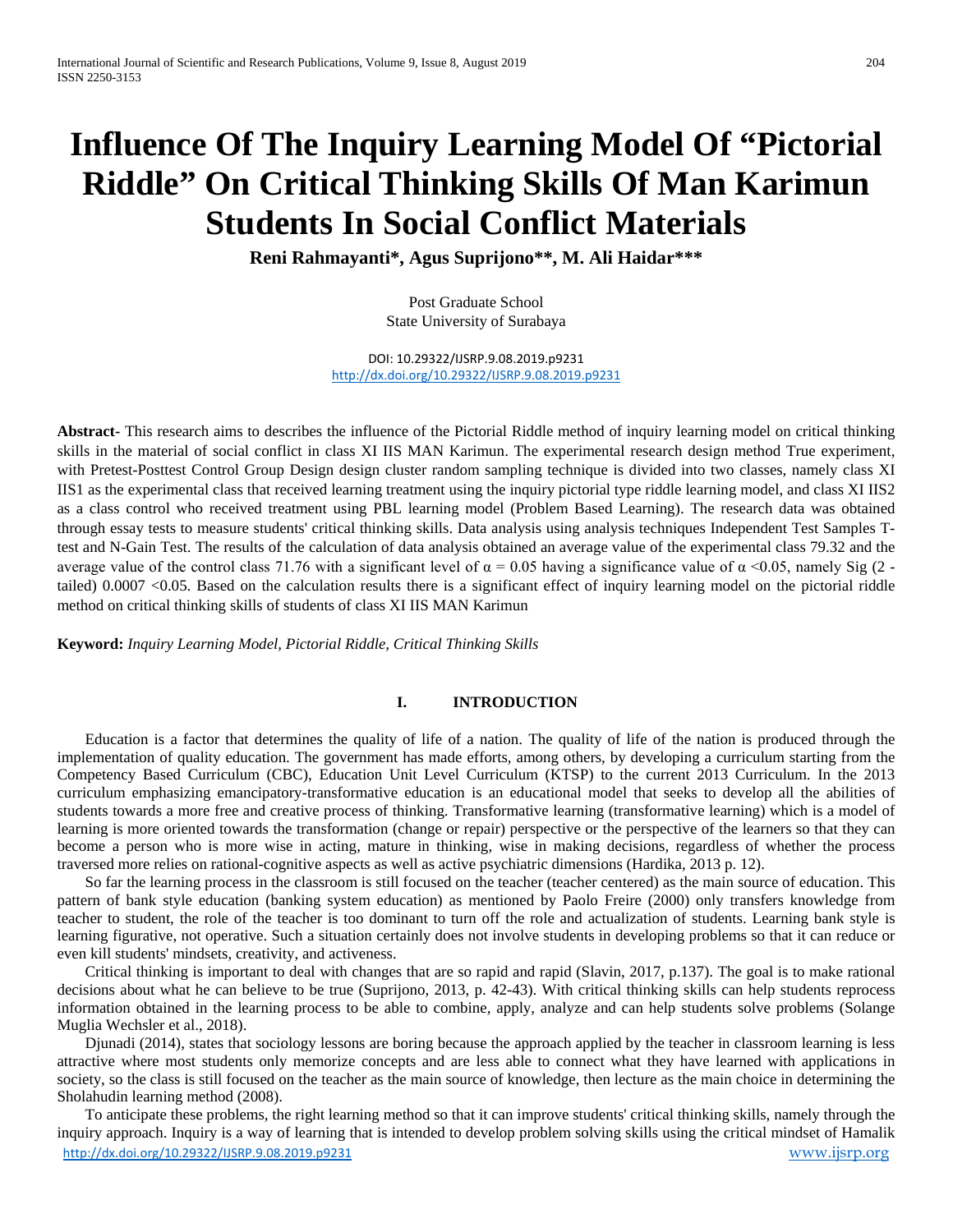(2001). The inquiry model is based on observations and scientific studies so that it is suitable for use in social studies learning especially Sociology subjects where students are directly involved with the object being studied, by giving problems or providing very effective assignments to trigger student involvement (Gwo-Jen Hwanget al., 2015 )

The material sociology subjects suitable for-assisted inquiry learning models Pictorial Riddle are material social conflicts. The material ofsocial conflict chosen in this study is because in human life it will not be separated from conflict. (Wirawan, 2010, p. 5) Conflict is one of the essence of human life and development which has diverse characteristics. Humans have different sexes, social and economic strata, legal systems, nations, ethnicities, religions, beliefs, political streams, and cultures and goals in their lives. In the history of mankind, this difference always causes conflict. As long as there are still differences, conflicts cannot be avoided and will always occur. A problem, both individual and group, must be handled quickly so that problems such as conflicts can be resolved, even though conflicts can arise again at some time. Based on the description above, the researcher is interested in conducting research on the influence of theinquiry learning model riddle pictorial on students' critical thinking skills in social conflict material.

### **II. RESEARCH METHODS**

This study was conducted at MAN KARIMUN in class XI IIS semester 2 of the 2018/2019 academic year. The population in this study were 43 students of IIS MAN KARIMUN class XI. The sample was selected by cluster random

Sampling. The sample was divided into one control class and one experimental class. The experimental class was treated using abased inquiry learning model pictorial riddle, while in the control class was given a learning treatment of Problem Base Learning. The experimental design for this study was True Experiment Design Pretest-posttest Group Design control. Data collection techniques in this study used test questions to determine students' critical thinking skills. The research implementation instruments were syllabus, Learning Implementation Plan (RPP) and Student Worksheet (LKS). Instruments for retrieving data using essay test questions that are used to measure students' critical thinking skills. The normality test of the data used is non parametric Kolmogorov-Smirnov and the homogeneity test used is the Test of Homogenety of Varianc. Hypothesis testing in this study uses Independent Samples T-test and N-Gain test with the help of SPSS 23 for window.

#### **III. RESULTS AND DISCUSSION**

**Table 2**

#### **Description of Data**

Description of data for the two classes that received treatment with themethod pictorial riddle and the base learning problem in critical thinking skills can be seen in table 2.

| <b>Description of Data PostTest Critical Thinking Ability Students</b> |                      |                     |                |  |  |  |
|------------------------------------------------------------------------|----------------------|---------------------|----------------|--|--|--|
|                                                                        | <b>Descriptive</b>   | <b>Experimental</b> | <b>Class</b>   |  |  |  |
|                                                                        | <b>Statistics</b>    |                     | <b>Control</b> |  |  |  |
|                                                                        | <b>Results</b>       |                     | <b>Class</b>   |  |  |  |
|                                                                        | N Valid              | 22                  | 21             |  |  |  |
|                                                                        | Missing              | 0                   |                |  |  |  |
|                                                                        | Mean                 | 79.32               | 71.76          |  |  |  |
|                                                                        | Median               | 43.00               | 43.00          |  |  |  |
|                                                                        | <b>Std Deviation</b> | 9,021               | 7,758          |  |  |  |
|                                                                        | Variance             | 81,370              | 60,190         |  |  |  |
|                                                                        | Minimum              | 67                  | 63             |  |  |  |
|                                                                        | Maximum              | 92                  | 83             |  |  |  |
|                                                                        |                      |                     |                |  |  |  |

Source: Primary Data Processed

Table 2 shows that the average critical thinking ability in the class using themethod pictorial riddle better than the class that gets treatment with themethod problem base learning. After testing hypotheses using the independent test sample t-test and N-Gain test results of the analysis can be seen in table 3.

| Table 3                                                                                                                                           |
|---------------------------------------------------------------------------------------------------------------------------------------------------|
| Test Results Independent Sample t-test Final Value of Research Student Critical Thinking Ability Test (Post-test)                                 |
| $\mathbf{A}$ and $\mathbf{C}$ and $\mathbf{D}$ are $\mathbf{A}$ in $\mathbf{C}$ in $\mathbf{A}$ in $\mathbf{A}$ and $\mathbf{A}$ are $\mathbf{C}$ |

|        |        |  | t-test for Equality of Means |       |
|--------|--------|--|------------------------------|-------|
| Mean   |        |  | Sig.                         | Mean  |
|        |        |  | $(2 -$                       | Diffe |
| Contro | Experi |  | tailed                       | rence |
|        | mental |  |                              |       |
| 71.76  | 79.32  |  | 007                          |       |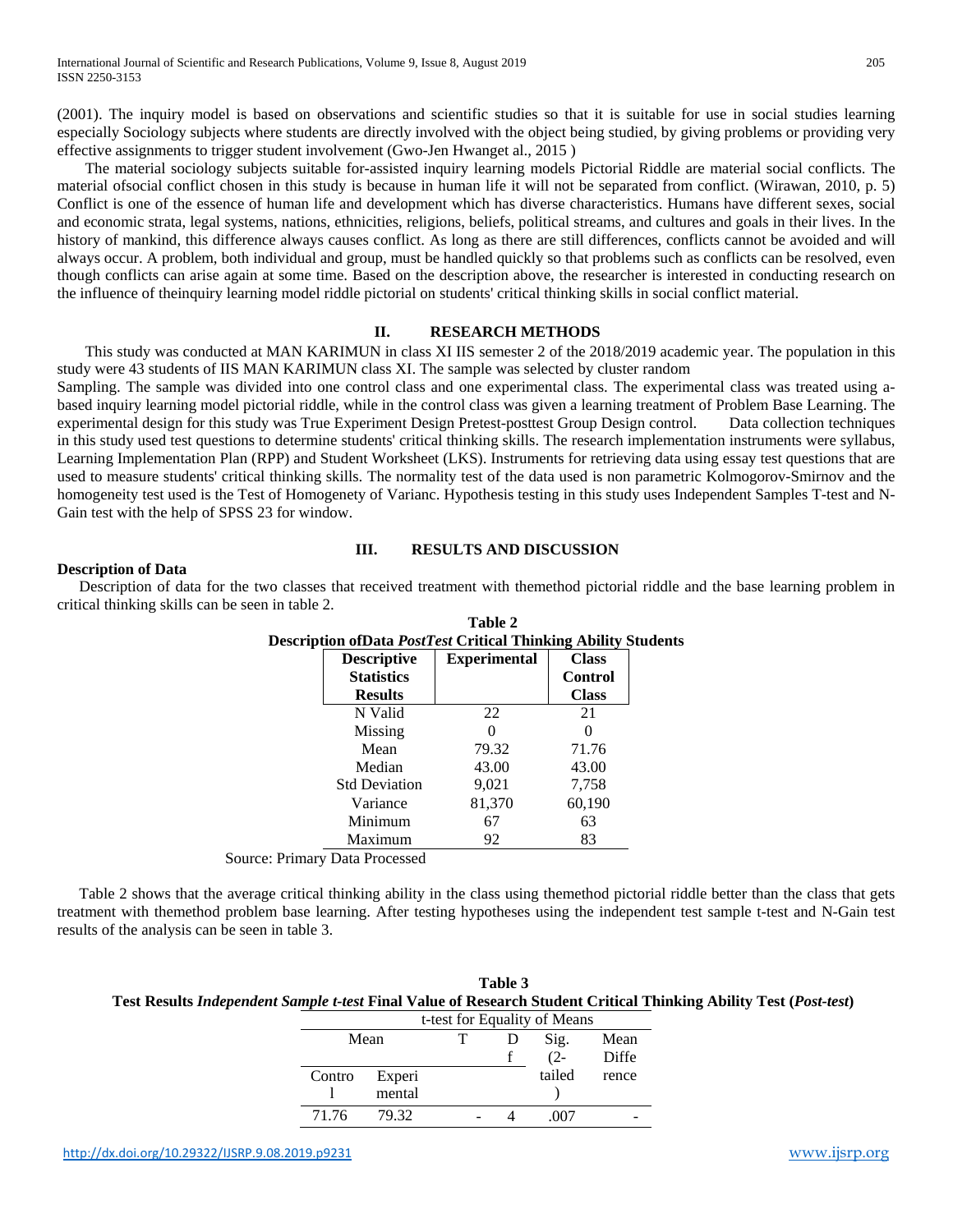|  | $\sim$ $\sim$<br>$, - - -$ |
|--|----------------------------|

Source: Primary Data Processed

The calculation results of SPSS 23 for the window in the table are known that the value of tcount is -2.854 and ttable with significance level (5%) 0.05, degree of freedom (db) =  $(n-2)$  then obtained t(0.05) (41) table = -2,019. Then the results of the value of tcount> ttable, which shows the results of -2,854> -2,019. The significance level of 5% (0.05) has a significance value of  $\alpha$  <0.05, which is sig (2-tailed)  $0.007 < 0.05$ . So it can be concluded that there is a significant difference in critical thinking skills between the experimental class and the control class after being given treatment, meaning the results of the experimental class critical thinking ability after being treated with theinquiry learning model Riddle pictorial are better than the control class using the PBL learning model (problem based learning). This is reinforced by the experimental class having an average value of 79.32 and the control class has an average value of 71.76.

Based on the results of the N-gain score calculation, it shows that the N-gain score for the experimental class (inquiry learning model riddle pictorial) is 65.145 or 65.14% including the quite effective category. With a minimum N-gain score of 38.89% and a maximum of 88.06%. While the average N-gain score for the control class (PBL model) is 53.146 or 53.14% included in the less effective category with a minimum N-gain score of 31.48 and a maximum of 74.63.

Thus it can be concluded that the use of thelearning model Riddle pictorial has a better influence and effectiveness than the use of the PBL model on students towards critical thinking skills in material social conflict.

Discussion on the Effect of Pictorial Inquiry Learning Riddle Model on Critical Thinking of Students Based on the above results, it shows that the two research classes, both experimental and control classes, have a pre-test value that is not too far away. The value obtained during the pre-test is caused by students not yet fully knowledgeable about the material to be studied. students are able to work on several questions but the answer is not right. Whereas it was different at the time of the post-test when the students had obtained the material given by the teacher, both classes had an increase in the average value of the post-test. The difference is the number of increases in the average post-test value is different between the experimental class and the control class, where the experimental class has a higher average value than the control class.

The results of this study found that the t-test test aimed to find out the difference between students' critical thinking skills before applying theinquiry learning model riddle pictorial in the experimental class and PBL learning model (Problem Base Learning) in the control class obtained tvaluecount<ttable, namely -  $0.568 \lt 2.019$  and the significant value of  $\alpha$  > 0.05, ie (2-tailed) 0573> 0.05, then H0 is received and H1 rejected. So there was no difference between the experimental class and the control class before being given treatment. That is, the two experimental classes were no better than the control class in critical thinking skills students from both classes had the same ability in critical thinking skills.

Whereas after being given treatment, where the experimental class was giveninquiry model learning riddle pictorial and the control class was given PBL learning model (Problem Base Learning) obtained a value  $>$  that is the result of  $-2,845> -2,019$ . while the significance level of 5% (0.05) has a value of  $\leq 0.05$ , namely sig (2-tailed) of 0.007  $\leq 0.05$ , then there is a significant difference in critical thinking skills between the experimental class and the control class after being given treatment. This means that the results of the experimental class critical thinking ability after being treated with theinquiry learning model Riddle pictorial are better than the control class that uses the PBL learning model (Problem Base Learning).

These results are also in accordance with previous studies, as conducted by Kristianingsih (2010), Nurseptia (2013) Jane Arantika (2014) shows that learning with theinquiry learning model is Riddle pictorial able to improve students' critical thinking skills, so students are easier to solve problems existing by providing various alternative answers, so that student learning outcomes become maximum.

The difference in the results of the critical thinking ability test scores between the experimental class students and the control class is most likely due toinquiry learning riddle pictorial used to improve thinking skills, communication and encourage students to express opinions in discussion groups. In the classroom with the inquiry learning model themethod pictorial riddle, the teacher divides students into heterogeneous groups. Group division is done randomly by considering the level of ability of students. So that in one group will consist of weak students who are accustomed to repeating lessons and students who often get the value of a pictorial riddle where students use theinquiry model Riddle pictorial and control class using PBL models (Problem Base Learning) is possible because each treatment has characteristic in its application. In the experimental class was taught using aassisted inquiry learning model pictorial riddle that has 6 phases. The orientation phase in the experimental class, the teacher gives a small demonstration in the form of giving pictures related to the material given. Based on the demonstration given, students are given the opportunity to ask questions or give their responses.

According to Wina Sanjaya (2011), the orientation phase where the teacher conditions so that students are ready to accept the lesson, the teacher stimulates and invites students to start using their abilities to solve problems through an apperception. The purpose of apperception is so that students can relate their initial knowledge to the new knowledge they will receive, this is reflected by the teacher giving small questions to be solved by students based on demonstrations or phenomena displayed by the teacher. Students are expected to provide answers with clear and logical reasons. These questions orient students at the beginning of learning so students have a real picture of the problem. In the control class, the apperception given is almost the same. The aim is to condition students. The treatment given by the teacher during the orientation phase is a way to develop students' thinking skills.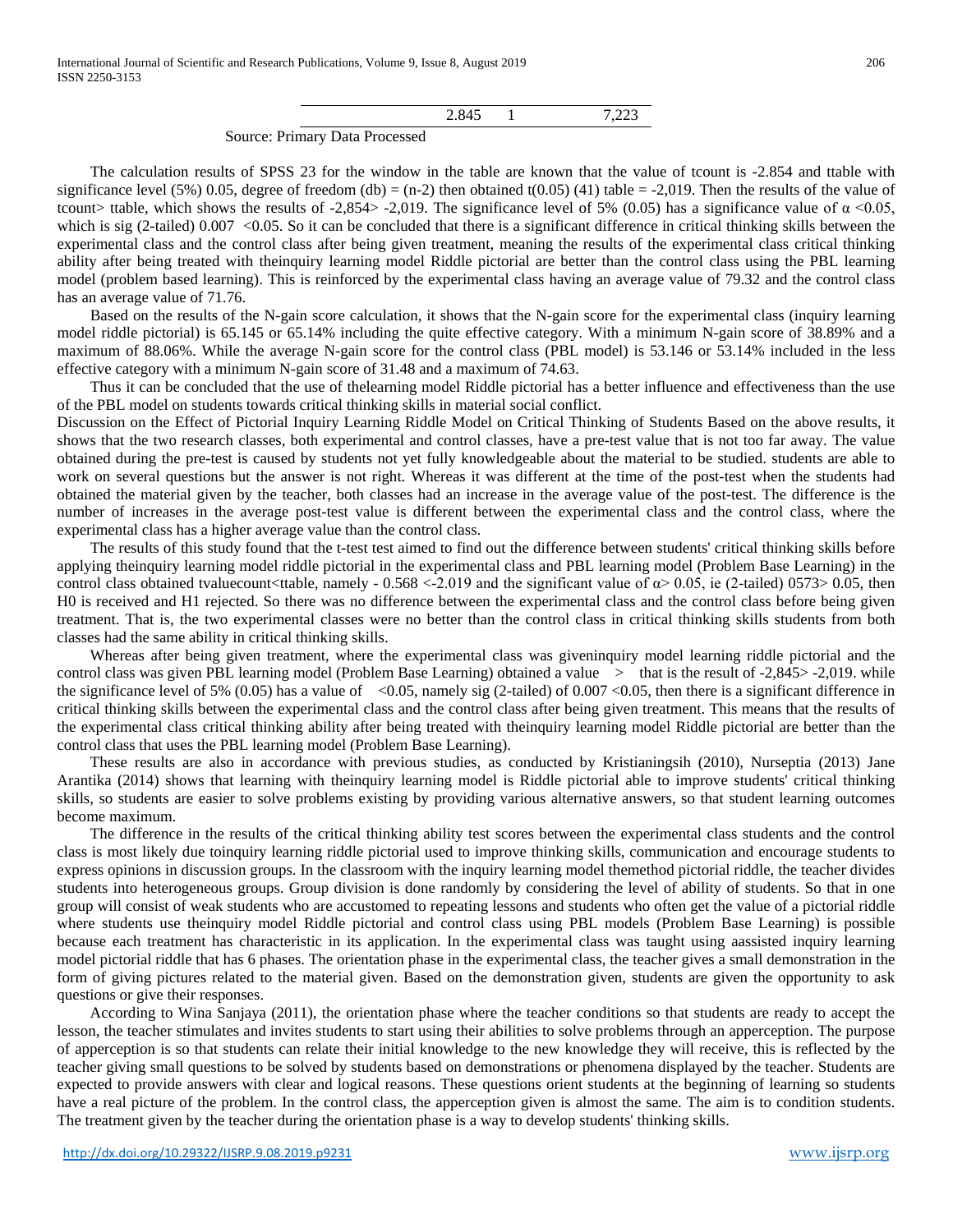International Journal of Scientific and Research Publications, Volume 9, Issue 8, August 2019 207 ISSN 2250-3153

The phase of formulating the problem conditions students to be directed at a problem that must be solved. Phase formulating a problem focuses students on recognizing a given problem. Formulating problems helps students to form critical thoughts that need to live smart and lifelong learning. The problems presented are problems that challenge students to think about solving related problems. Students are encouraged to find the right answer. The process of finding this answer becomes very important in inquiry because students will gain valuable experience as an effort to develop mentally through the process of thinking. The problems that are displayed in the form of riddles tucked into LKS are problems that must be resolved in thinking. Different treatments were given to the control class because the problem presented was not in the form of a riddle. This results in the majority of students not having an interest or not having the belief that the problems learned are difficult to solve.

Phase formulates prediction of answers, students first seek as much relevant information as possible through the literature. This information search will make it easier for students to provide predictions of temporary answers to the problems given. Making predictions of answers, guessing or guessing an answer to a problem is the beginning of a thought process. This is in line with Wina Sanjaya (2011) who said that when an individual or student can provide predictions and then prove his predictions, he will arrive at a position that can encourage further thinking. Learning in the control class, there is no hypothesis formulation made by students. Students are only given problems to be solved directly without going through the stages of inquiry. The phase of collecting data is a phase that contains the activities of students capturing information needed to test the predictions of the answers submitted. According to Permendiknas Number 81a of 2013, the activity of collecting information is done through experiments, reading sources or literature other than textbooks, and so on. Questions that are guiding students are given to direct students to the concept of the problem referred to in the LKS. Data collection provides opportunities for students to think. Independent activities are intended so that students can find ideas, facts, concepts, want to understand themselves in groups. Based on the questions given, students are asked to complete the data obtained through reading references, then connecting with the knowledge they have, as well as connecting with problems at Riddle.

Stage of discussing the prediction of answers, students are asked to present the results of their group discussions alternately. Students are given the freedom to express predictions of answers that are equipped with data from problems that must be resolved. Other students provide responses or questions related to the presenter's presentation. Students can develop their ability to ask questions, answer a number of questions and provide logical reasons, which are part of a series of critical thinking activities. The stage of discussing predictive answers, students can develop their ability to think rationally. According to Wina Sanjaya (2011) at this stage of inquiry students can develop rational thinking skills, which means that the truth of the answers given is not only based on argumentation, but must be supported by data collected in the previous stages of the arguments proposed can be accounted for.

The final stage is formulating conclusions, students process and analyze the results of the discussions they get. Students are asked to conclude based on the results of hypothesis testing. The aim is to get accurate conclusions based on the results of discussing predictions of answers. In the control class, the formulation of conclusions emphasizes the formulation of important conclusions or points according to the material they are explained by the teacher. So that students find more conclusions on the process of remembering the information delivered, not processing it.

Murwani, 2006 learning in the experimental class, students are also equipped with riddle which makes it easier for students to understand problems and worksheets that contain questions guiding students to find answers. In the inquiry process the teacher provides assistance to students through guiding questions, so that students in groups learn by guided questions in the LKS and their implementation is assisted by Riddle followed by discussion. In line withscaffoldingVygotsky's "" theory which states that the stages in student learning start from the assistance provided in stages, where at the beginning of learning students get a lot of help later in the next lesson the amount of aid is getting smaller until finally students are able take charge of themselves independently. As for the assistance meant by Vygotsky, students have two levels of development, namely the actual level of development and the level of potential development. Where the level of actual development is the determination of individual intellectual functions and the ability to learn certain things themselves. While the level of potential development is a level that is functioned with the help of others, both from teachers, parents, and peers (Arend, 2008: p. 47). This has led to interactions between students and others in cultural concepts, which later became known in Vygotsky's theory as Zone of proximal Development (ZPD).

In discussion activities, students are faced with several arguments. Students are indirectly trained to think how they defend their opinions and encourage students to think and work on their own initiative, students will understand concepts and ideas better, help use memory and transfer to new learning situations. Riddle given is an explanatory image of the problem given. Riddle in the form of images can stimulate students' thinking power, especially after students observe riddle and answer guiding questions, students are invited to discuss the problems presented. Learning directly from the problem given will make it easier for students to understand the concept and provide broad opportunities for students to explore themselves through the learning activities undertaken (Kristianingsih, 2010).

According to Zaman, et al. (2015) students can think critically if they have a good understanding of a concept. A good understanding is obtained because students have a thinking framework that supports problem solving and critical thinking (Cutrer, et al., 2011). To foster understanding of concepts in the cognitive structure of students, a meaningful learning process is needed. In the view of constructivism, to build a new knowledge, students will adapt new information or experiences they have through interacting with people and the surrounding environment. Through theinquiry learning model, pictorial students are more enthusiastic and enthusiastic in carrying out the investigation process to collect data in the form of facts and process these facts so that students are able to build